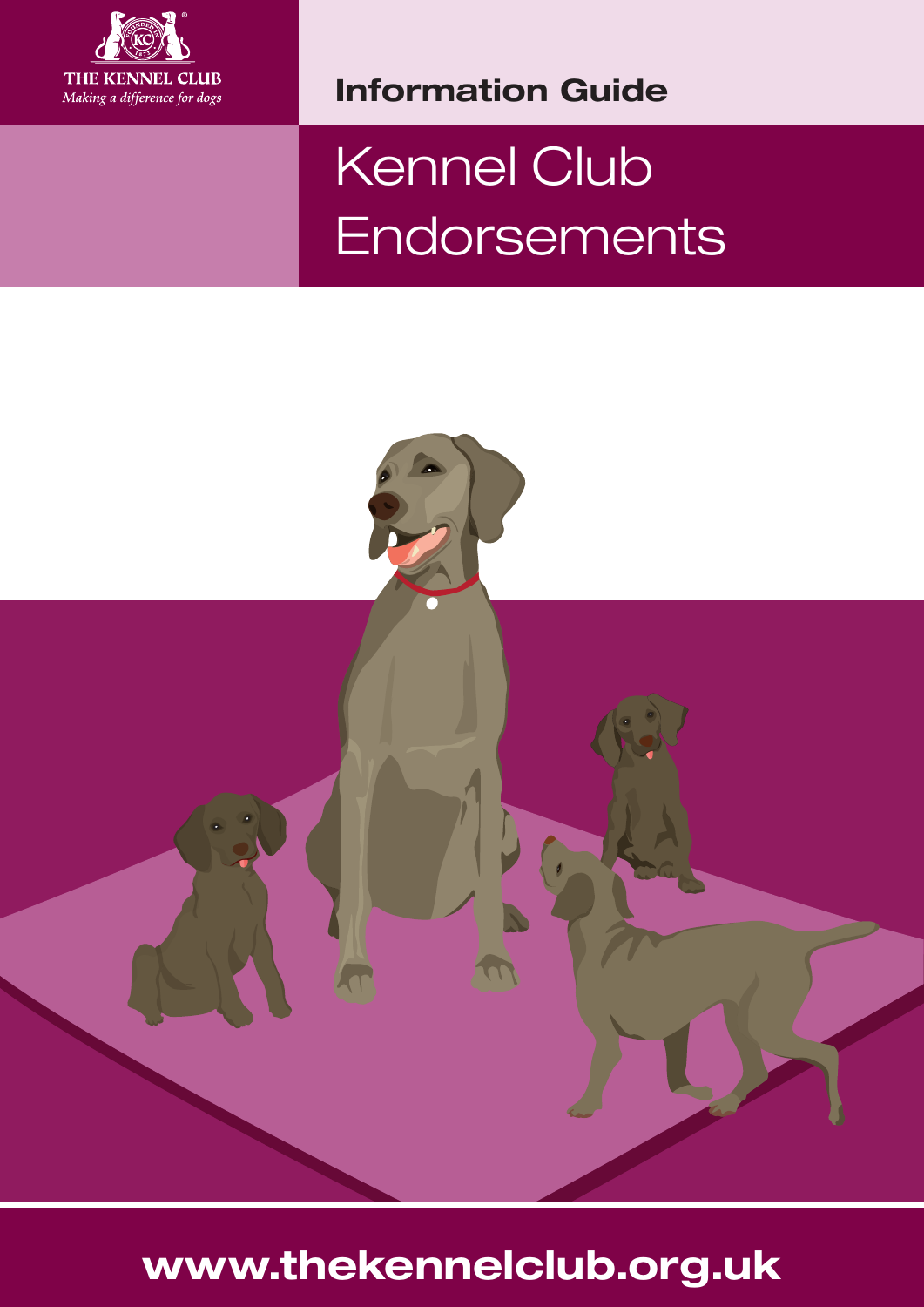# www.thekennelclub.org.ukanelclub.org.ul www.thel

## Kennel Club Endorsements

Currently the Kennel Club permits the use of two endorsements on registrations – Progeny Not Eligible for Registration and Export Pedigree Not Allowed. Neither of these endorsements prevents the dog from being bred from nor sent abroad, but does prevent any litters being registered with the Kennel Club and the dog from being registered by an overseas kennel club.

### Why are Kennel Club endorsements placed?

The use of Kennel Club endorsements is undoubtedly beneficial to breeders as a measure to help in protecting stock which has been carefully and responsibly bred. It is generally assumed that breeders endorse their stock to safeguard the dog's future, the breed and themselves. As some breeds can be prone to suffer from particular health problems, the breeder should ensure that any stock bred by them is examined under any relevant health schemes prior to being bred from. There may also be concerns about sending dogs to certain overseas countries and therefore using the Export endorsement may help to prevent the dog falling into the wrong hands.

### How can these endorsements be removed from a dog's registration record?

To remove an endorsement, it is a simple matter for the person(s) who placed the endorsement to write in to the registration office and request that this be carried out. An acknowledgement will be sent to them to confirm that the endorsement has been removed and it is then the responsibility of the endorser to advise the owner of the dog that this has been carried out.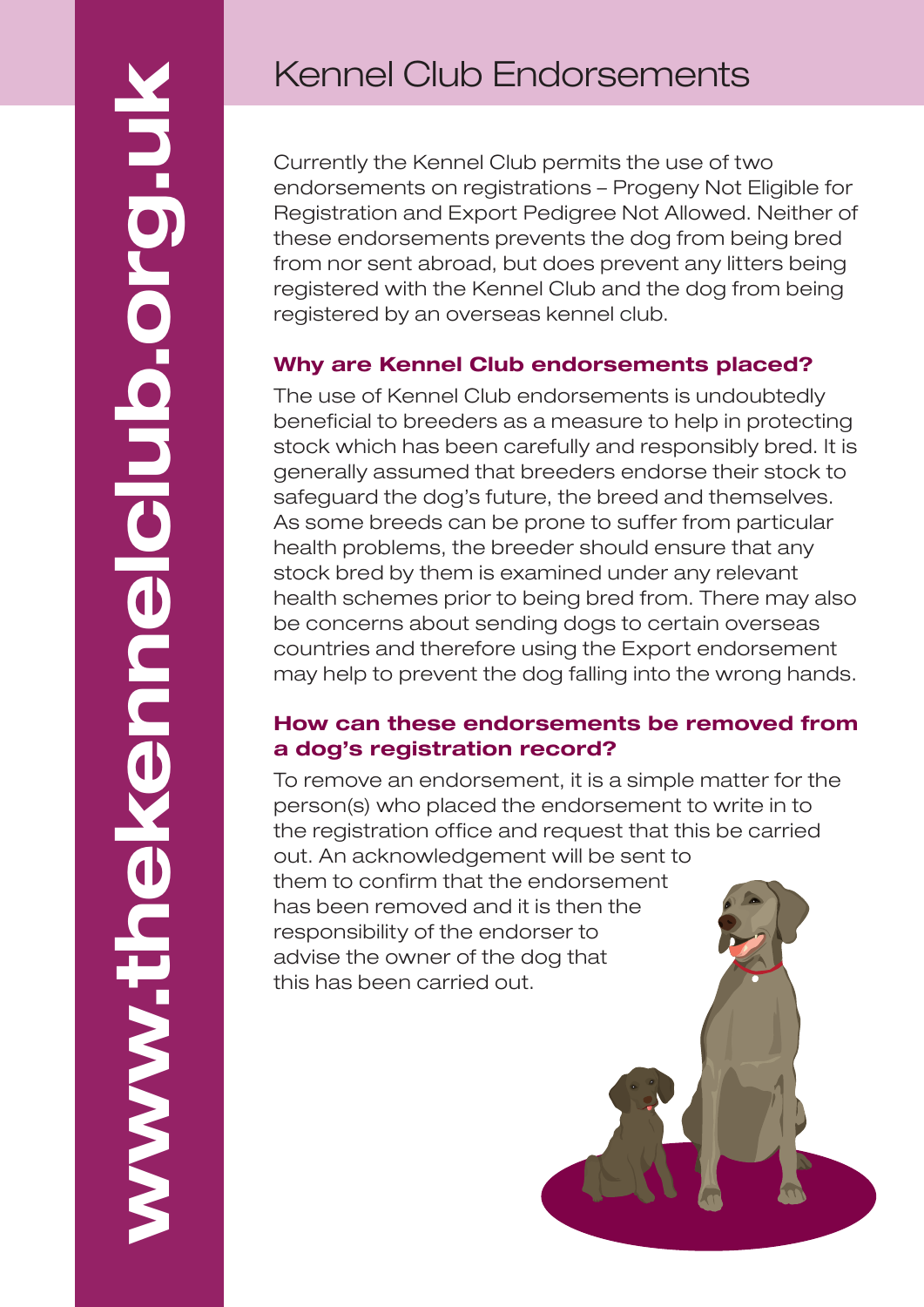### What should I do if the person(s) placing the endorsement will not remove it?

Problems can arise when the new owner makes a request to the person(s) who placed the endorsement for this to be done, only to be told that they have no intention of doing so. This is an area where disputes can arise particularly with purchasers claiming they were not aware that the newly purchased dog would be subject to certain restrictions.

The parties concerned are expected to try and resolve the matter amicably between themselves. However, if an agreement regarding the removal cannot be reached, the Kennel Club is often asked to intervene in what can sometimes be a very difficult situation, especially when there are conflicting views on whether the breeder advised the purchaser of an endorsement at the time of sale.

The Kennel Club cannot comment upon the contents of a private contract especially relating to whether any terms described therein have been met or not, but can only look at whether the endorsement has been placed in accordance with our Rules and Regulations.

In order to comply with the Kennel Club rules on placing endorsements, the KC requires that the dog be in the physical possession of the endorser and that they obtain a written agreement, ideally in the form of a private contract, signed by the new owner to acknowledge that they have been informed that an endorsement has been placed. If endorsements are being used, it is helpful to both parties if the contract mentions why these have been placed and under what conditions they would be removed (if at all). This contract must be signed and dated by the purchaser showing that they have been informed of the endorsement prior to or at the date of sale. Even if the breeder chooses not to draw up a full contract, there must still be a document stating which endorsements have been placed, signed by the purchaser.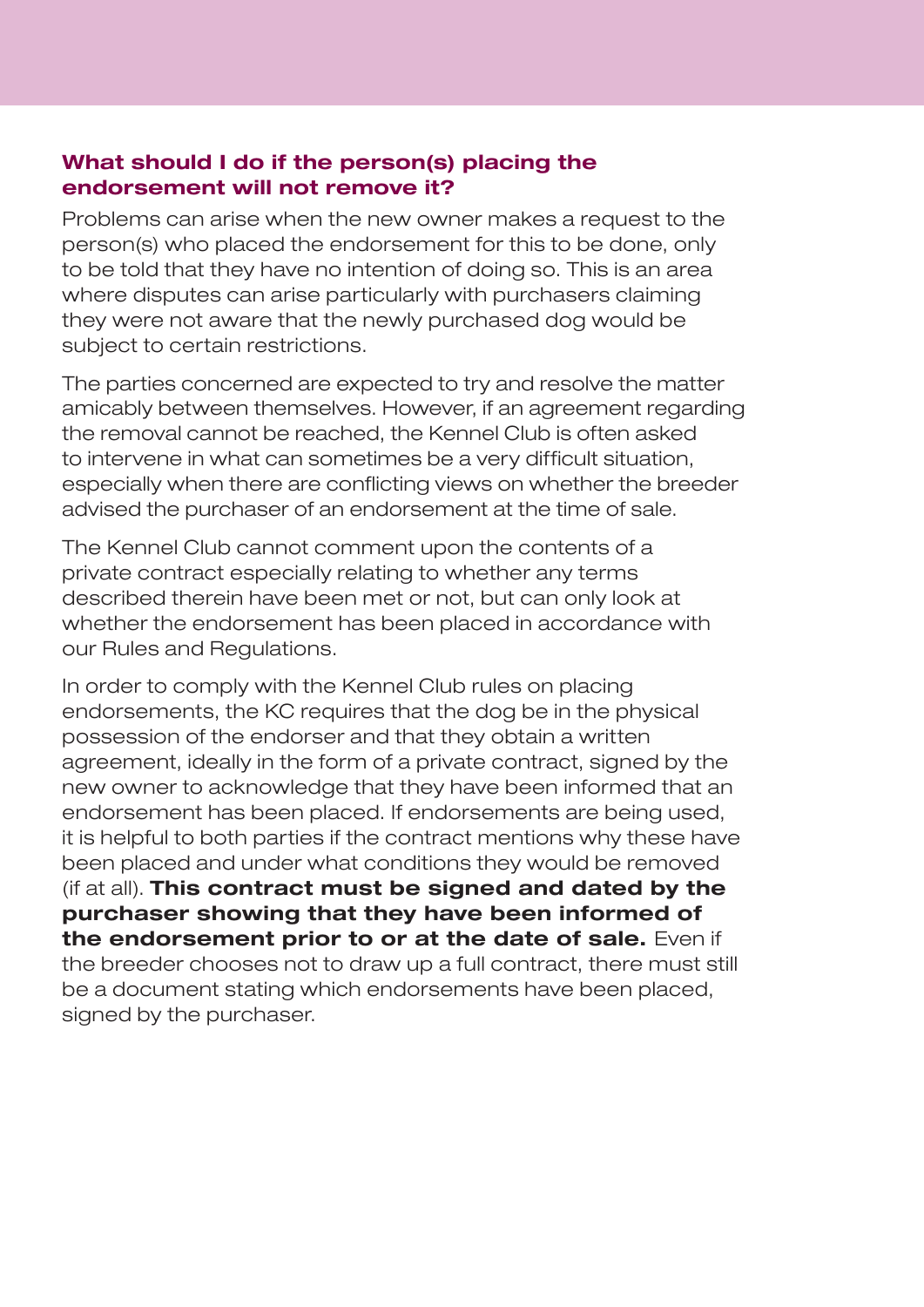If the new owner believes that the endorsement(s) has not been placed in accordance with our rules and regulations, and they are unable to reach an agreement regarding the removal with the person who placed them, the owner of the dog can apply in writing to the Kennel Club to request the removal of the endorsement.

### Regulation B12 – Endorsements

- a) General. The registered owner of a dog may, whilst the dog is still in his physical possession, apply to place one or more endorsements in a dog's records and to have the registration certificate annotated accordingly. The endorsements which may be placed as follows:
	- 1. Progeny Not Eligible for Registration
	- 2 Not Eligible for the Issue of an Export Pedigree
- b) Conditions. The following conditions shall apply to the placing and removal of endorsements.
	- 1. When a dog whose registration is endorsed is transferred to new ownership, the endorsement will be maintained. However, the person who placed the endorsement(s) must obtain written and signed confirmation from the new owner(s), or an agent or authorised representative of a new owner(s), at or before the date on which the dog is physically transferred, that the new owner is aware of the endorsement(s), regardless of whether or not the endorsed registration certificate is available. If requested, the person(s) who placed the endorsement must be able to produce a copy of such confirmation.
	- 2. If the endorsement is not drawn to the new registered owner's notice, and an acknowledgement in writing of the endorsement, signed at the date of transfer by the new owner is not obtained, then any conflict regarding notice of the endorsement will be resolved in favour of the new registered owner. The endorsement will remain on the register, unless a successful application is made by the new owner of the dog under Regulation B12b.(3) on the next page.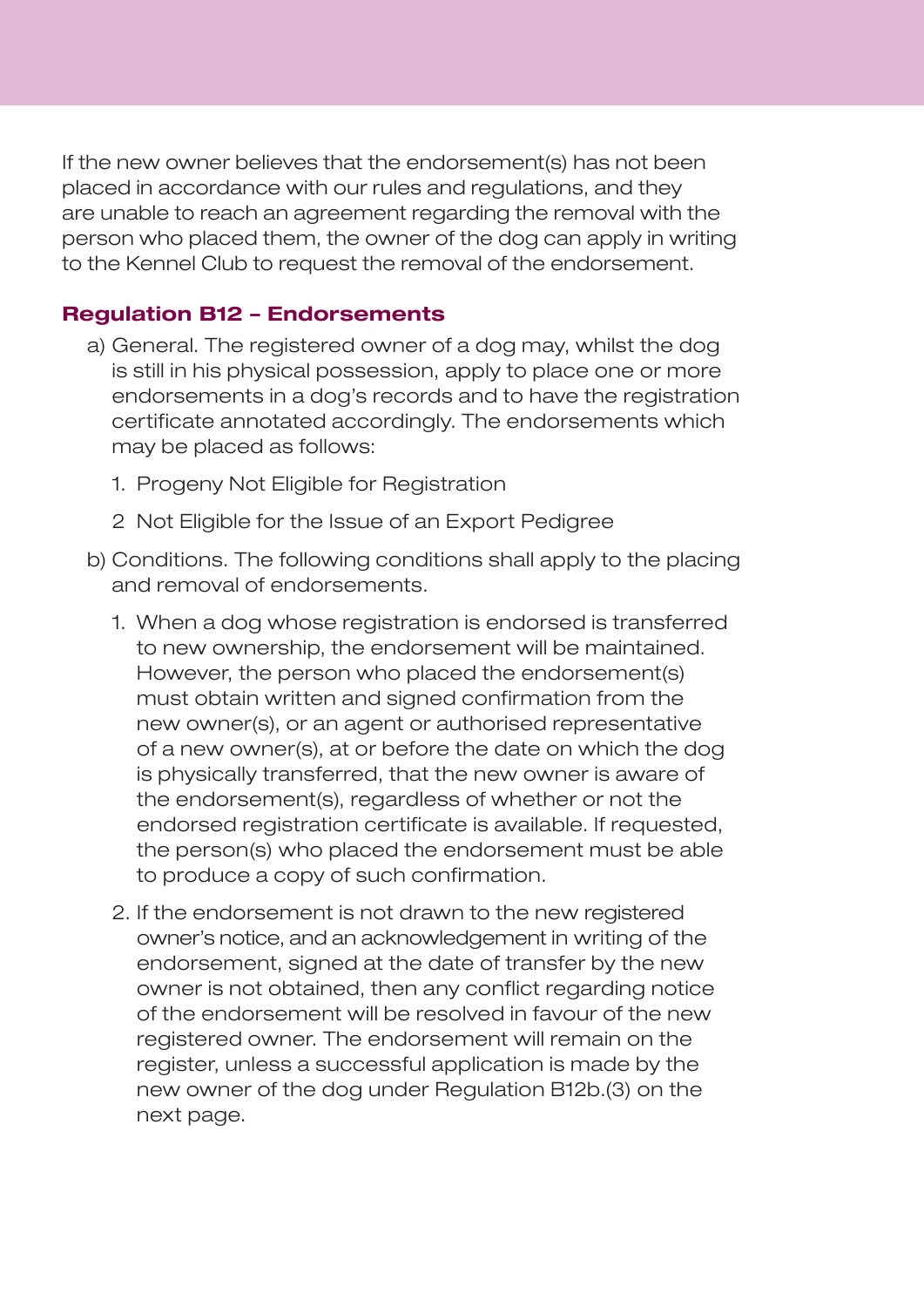- 3. If the new registered owner of a dog did not have notice of the endorsement, that person may apply to the Kennel Club Board who will resolve in their discretion whether or not the endorsement should lapse. Any endorsement may be lifted only with the permission in writing of the endorser or of a person with due authority from the endorser (in the event the endorser cannot give permission due to death or incapacity) or by resolution of the Kennel Club Board.
- 4. Regulation B12b 1), 2) and 3) only apply where the registered owner who originally placed an endorsement on a dogs record, transfers the dog to a new ownership. If subsequent transfers take place, the endorsement becomes a matter between the parties involved. In such cases the registered owner placing the endorsement shall not be responsible if notification of the endorsement is not given to any new owner, and may exercise his right to decide whether the endorsement be maintained or removed subject to (5) below.
- 5. The Kennel Club Board reserves the right to impose, remove or maintain any endorsement. In particular, the Kennel Club Board reserves the right to impose an additional endorsement "not eligible for entry in any event held under Kennel Club Rules and Regulations, nor any unlicensed event recognised by the Kennel Club".
- 6. The Kennel Club Board reserves the right to impose the additional endorsement "not eligible for entry at Kennel Club licensed Breed Shows or unlicensed Breed events recognised by the Kennel Club".



### **Visit WWW.thekennelclub.org.uk** to find out more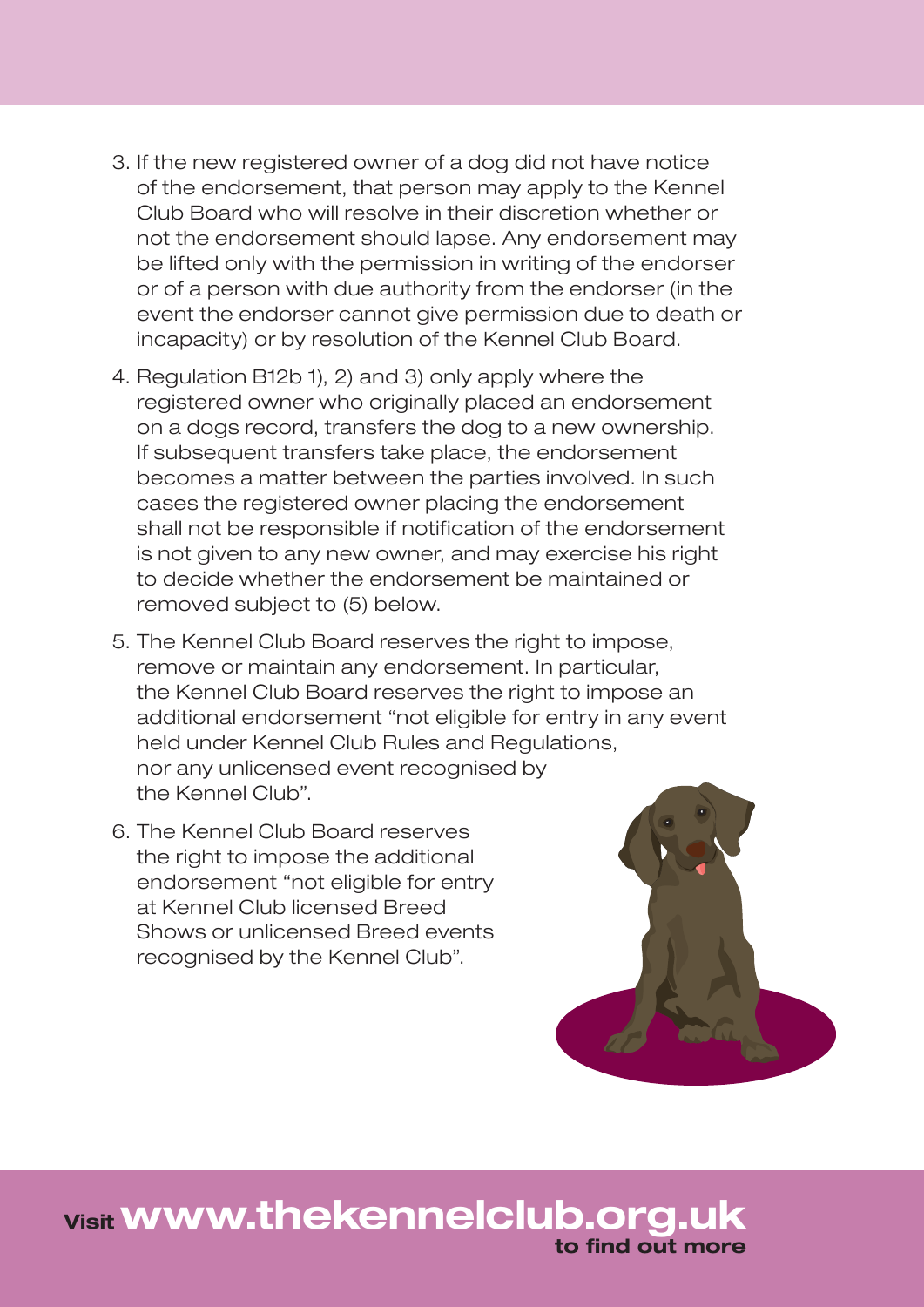



ACADEMY Thinking about breeding from your dog? FREE Improve your breeder knowledge first with education resources the Kennel Club Academy **WHATEVER YOUR AMBITIONS** WE HAVE THE LEARNING RESOURCE

The Kennel Club Academy offers a series of resources including films, covering topics such as understanding inheritance, inbreeding, pre-breeding considerations, health testing and how to maximise the chances of producing healthy offspring.

The Kennel Club Academy highlights the health information available to modern dog breeders and emphasises how this knowledge can be used effectively.



Sign up to the Kennel Club Academy for free at **www.kcacademy.org.uk**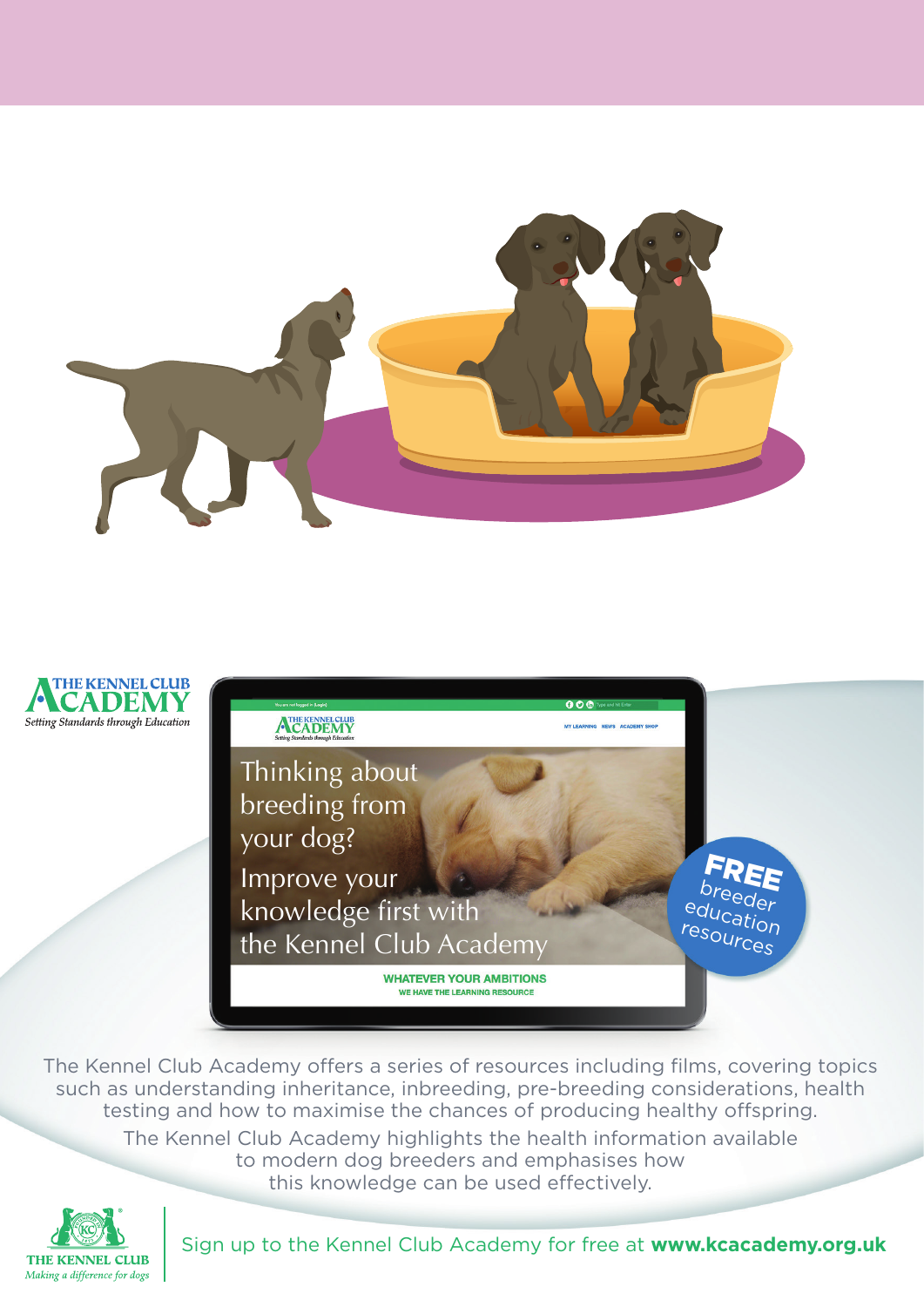

Clarges Street, London W1J 8AB

Telephone 01296 318540 Email hbs@thekennelclub.org.uk www.thekennelclub.org.uk

Join the conversation: **Guilder@kclovesdogs** Facebook .com/kclovesdogs